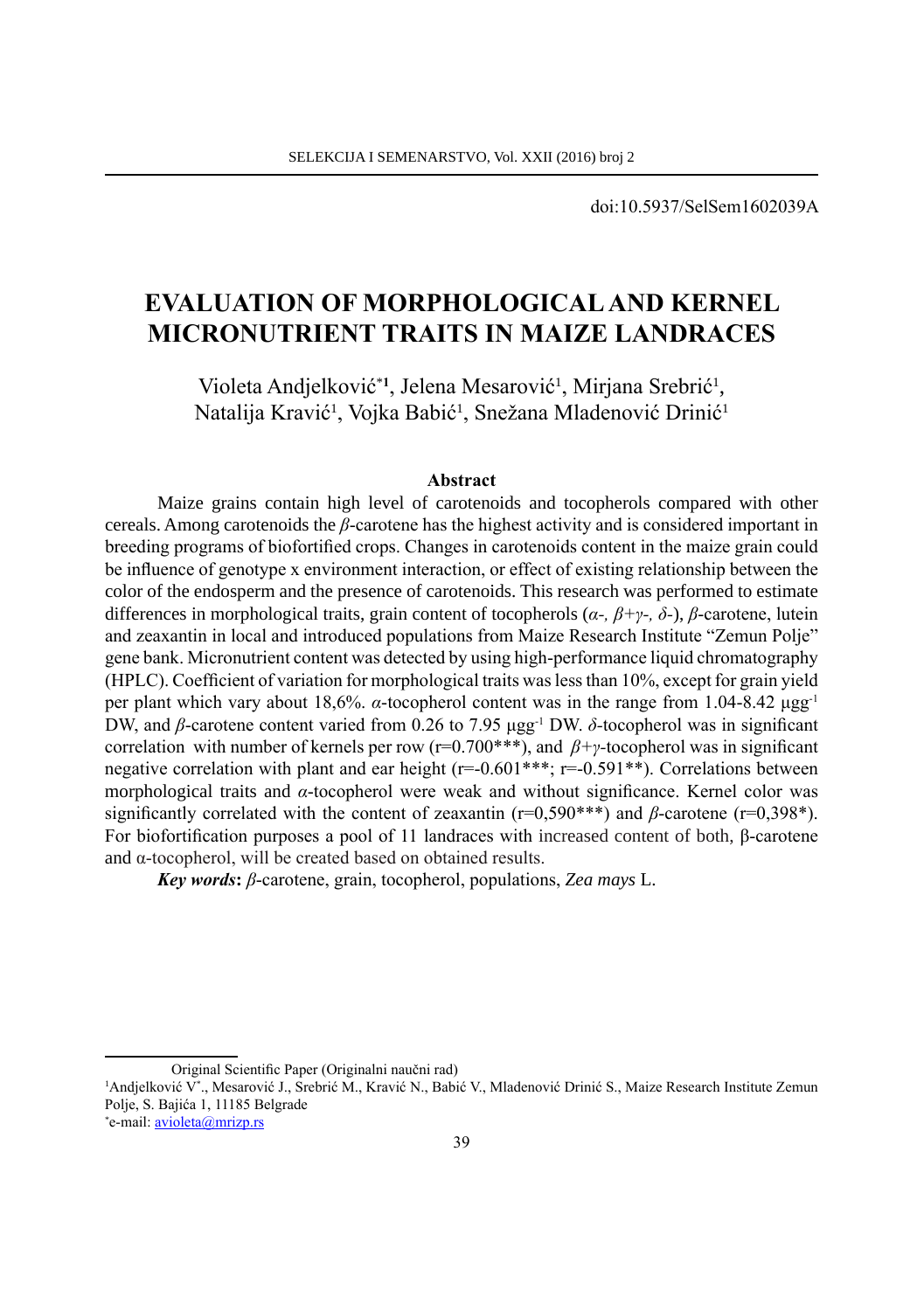Anđelković V. et al

#### **Introduction**

Maize grain contains considerable amounts of carotenoids (Wurtzel, 2004) and has a greater total phenolic content and total antioxidant activity than wheat, oats or rice (Adom and Liu, 2002). Kernel could be of different color, such as white, yellow, orange, purple, black and mixed varieties. In addition to its attractive colors, pigmented maize grain is rich in phytochemicals like phenolic compounds, carotenoids and flavonoids.

Carotenoids and tocopherols typically found in maize include α-carotene, β-carotene, cryptoxanthin, lutein, zeaxanthin, and α-, β-, and γ-tocopherols. About 50 carotenoids have pro-vitamin A activity, and the *β*-carotene has the highest activity and for this reason, has been considered of high interest in breeding of biofortified crops. According to Harvest Plus project, 15 μg/g of provitamin A carotenoids content is the target value in maize, and half of that is acceptable for the beginning of breeding program (Pixley et al., 2013). For breeding purposes and biofortification improvement in maize, it is necessary to have naturally occurred variability, and the first step is to identify concentration of micronutrient of interest, e.g. carotene, xantophylls, tocopherol etc.

Maize (*Zea mays* L.) grain is important sources of vitamin E for food and feed (Rocheford et al., 2002). They exist as a family of four derivatives each (α-, β-, γ and δ), which differ in the number and position of methyl substitutions in the chromanol ring. Tocopherols are well recognized as antioxidants in vegetable oils, and their presence increases the stability of lipid membranes, protecting against autoxidation and preventing damage to tissues (Sattler et al., 2004; Traber et al., 2007).

Landraces are dynamic populations of plant with a historical origin, identity, genetically diverse, result of both natural and human selection (Bellon and van Etten, 2013). In general, cereal landraces and old varieties are among the best sources of phytonutrients accompanied with optimal micronutrient concentrations. Nevertheless, while traits associated with yield and resistance has been the focus of most research, quality traits that are dependent on chemical composition are less studied.

The aim of the present study was to investigate micronutrient content in dark yellow and orange colored kernels of local and introduced maize landraces, in order to create a pool which will be used in biofortification breeding programs.

#### **Material and methods**

In this study 29 accessions with orange kernel (Drinić Mladenović et al., 2016) from Maize Research Institute Zemun Polje (MRIZP) genebank were analyzed for morphological traits, their carotenoid and tocopherol contentand composition. The accessions were multiplied in the experimental field of MRIZP and planted in two rows, with spacing of 0.7m between rows and 0.4m between hills. Plots were overplanted and thinned to two plants per hill after seedling establishment. Five plants from each row were selfed and the rest ears were allowed to open-pollinate. Following morphological traits were measured on ten randomly chosen plants per plot and averaged: plant height (PH-cm), ear height (EH-cm), leaf width (LW-cm), leaf length (LL-cm), number of leaves above the uppermost ear including ear leaf (NoL). Ear leaf length was measured in cm after pollination; also, the width of the same leaf was measured at the widest point, in cm (LW, Tollenar et al., 2004). Ear length (ELcm), number of rows per ear (NRE) and number of kernels per row (NKR) were measured on 10 open pollinated ears after harvesting. Kernel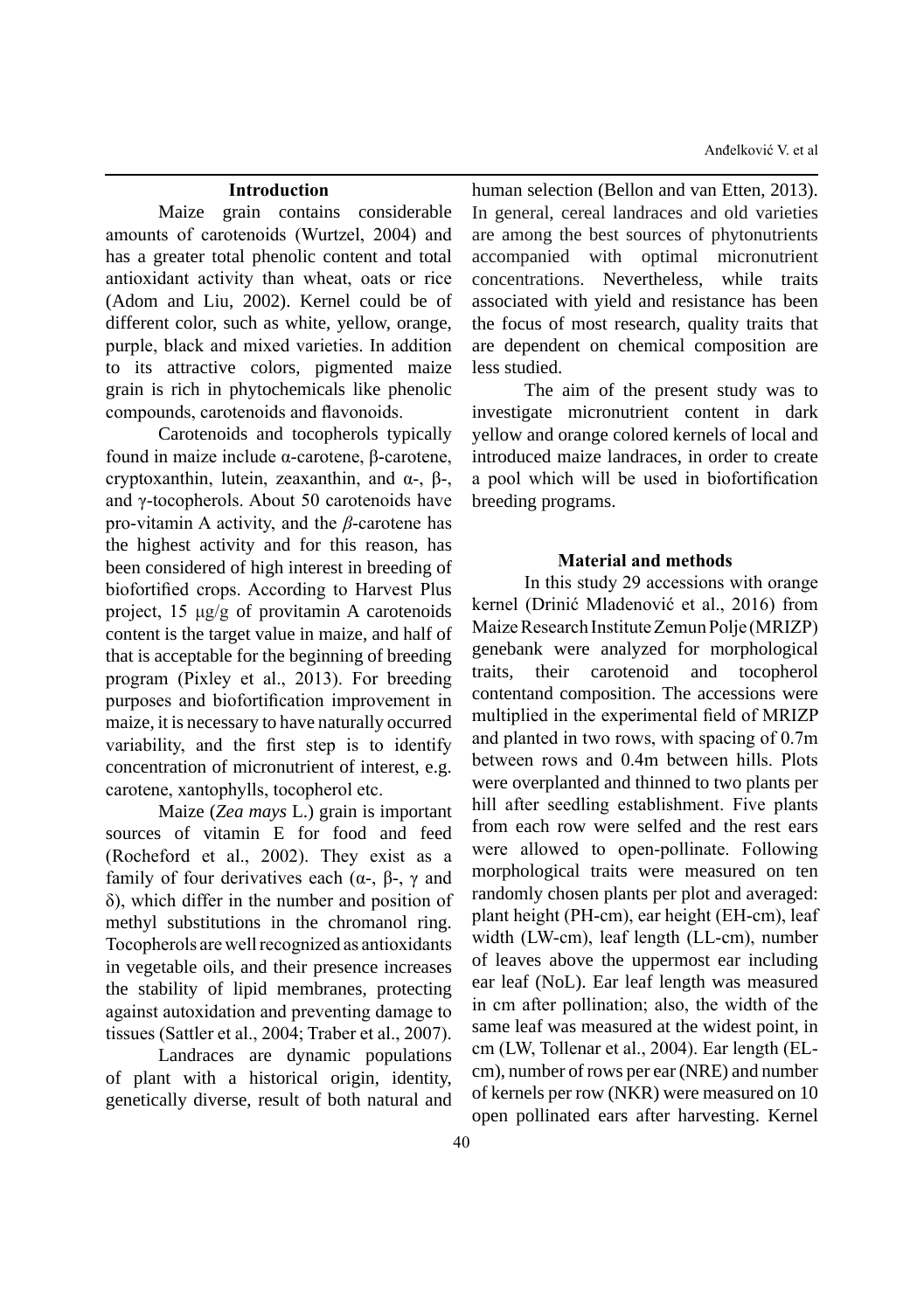types (Ktyp) and kernel colors (Kcol) were evaluated according to IBPGR descriptors.

Maize grains from selfed ears were milled into flour (particle size less than 500μm), and used for the analyses of carotenoid and tocopherol content. Standards for carotenoids (lutein, zeaxantin and β-carotene) and tocopherol ( $\alpha$ -,  $\gamma$ +β and  $\gamma$ ) were produced by Sigma Aldrich (Germany).

Carotenoid content and composition was determined using high performance liquid chromatography (HPLC), slightly modified method proposed by Rivera and Canela, (2012). Briefly, 0.15g of maize flour was extracted twice with 5mL of the methanol-ethyl acetate (6:4, v/v) for 30 min at room temperature. After centrifugation (3000 rpm, for 5 min), the extracts were evaporated under the stream of nitrogen to the dryness and dissolved in 1mL of the mobile phase, and filtered through syringe filter for analysis by DionexUltiMate 3000 liquid chromatography system (Thermo Scientific, Germany). Chromatograms were generated at 450nm and 470nm and carotenoids were identified and quantified by comparing with appropriate standards, and expressed as μg/g of dry weight (DW).

Tocopherols  $(\alpha_{\tau}, \gamma_{\tau})^{\beta}$  and  $\gamma$ ) were extracted using method described by Gliszczyńska-Świgło et al. (2007). Approximately 0.2 g of sample was mixed with 2-propanol, homogenized for 30 min, and centrifugated at 3000 rpm for 5 min. After filtration, an aliquot of the supernatant was injeted to DionexUltiMate 3000 liquid chromatography system. The wave lengths for excitation and emission were at 290 nm and 325 nm. Identification and quantification of the tocopherols content were done by comparison to the corresponding standards, and expressed in μg/g of dry weight.

Analysis of variance according to a complete randomized block design was performed separately for all tested traits, and where main effect was significant ( $p \leq$ 0.05), least significant difference (LSD) was used to compare means. All analyses were accomplished using M-STAT-C package (Bricker, 1989). The correlations were determined by Pearson's correlation analysis. The calculation of correlation coefficients was done in Microsoft Excel.

| Trait                      | Mean   | Min    | Max    | Cv(%) |
|----------------------------|--------|--------|--------|-------|
| Plant height (cm)          | 216.73 | 128.50 | 270.75 | 6.03  |
| Ear height (cm)            | 98.22  | 49.75  | 147.75 | 9.06  |
| Number of leaves above ear | 6.14   | 4.85   | 8.50   | 4.71  |
| Leaf length $(cm)$         | 84.46  | 61.40  | 103.55 | 3.52  |
| Leaf width (cm)            | 9.78   | 7.32   | 12.10  | 6.66  |
| Ear length (cm)            | 15.54  | 10.10  | 20.05  | 4.33  |
| Number of rows per ear.    | 13.18  | 10.80  | 15.50  | 3.98  |
| Number of kernels per row  | 30.51  | 21.83  | 38.10  | 3.42  |
| Grain yield per plant (g)  | 51.98  | 29.48  | 112.76 | 18.60 |

*Table 1. Average, minimum and maximum value of examined traits in maize landraces Tabela 1. Prosečne, minimalne i maksimalne vrednosti ispitivanih svojstava kod populacija kukuruza*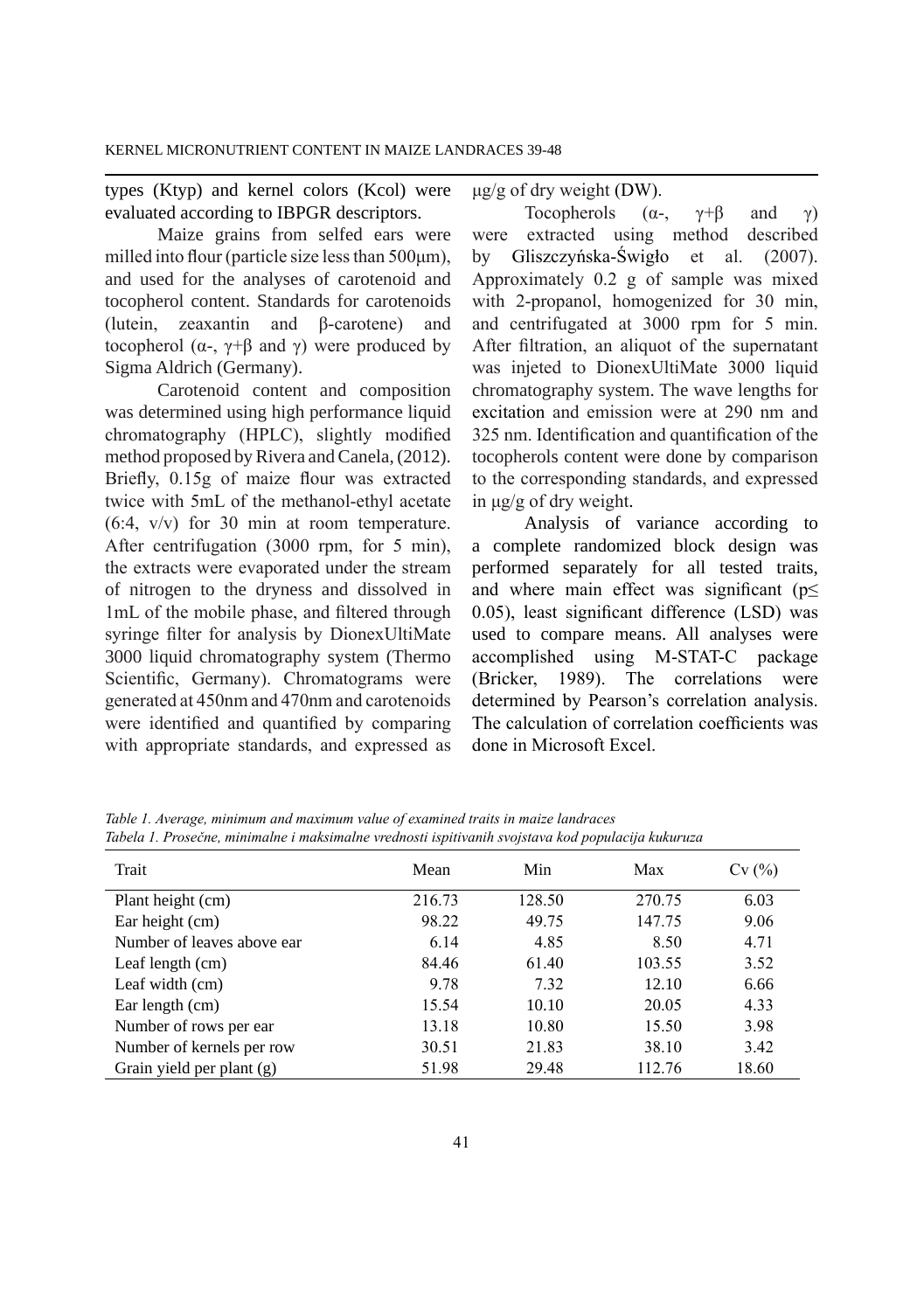Anđelković V. et al

#### **results and discussion**

Maize landraces represent natural variability, both, in agronomically important traits, and also in micronutrients, which have decreased during the breeding of modern high yielding hybrids. For the present study, we have chosen local landraces, collected in the former Yugoslavia territory, and landraces from abroad, with predominantly orange color and flint type of the kernel (Mladenović Drinić et al., 2016). Coefficient of variation for morphological traits was between 3.42% (number of kernels per row) and 9.06% (ear height), (Table 1). Correlations between all morphological traits were significant, except interrelations with number of kernels per row (data not shown).

Maize exhibits great natural variation considering carotenoids and tocopherol contents in the kernels. Generally, two classes of carotenoids, carotens and xantophylls are responsible for the color of maize kernel, and their concentration is influenced by genetic and environmental factors. Provitamin A carotenoids (β-cryptoxantin, α-and β-carotene) usualy represent 10-20%, whereas zeaxantin and lutein are dominant carotenoids with 30- 50% of total content in maize grain (Ortiz-Monasterio et al., 2007).

In the present study, β-carotene content varied from 0 (white kernel) to 7.95μgg-1 DW, with the average content of 2.87 μgg 1 DW. Out of all samples, 17 landraces had β-carotene content bigger than 2μgg-1 DW (Table 2). Significant variability was detected for lutein and zeaxantin content, e.g. from 0 to 15.49 and 40.86 μgg-1DW, respectively. In general, biofortification comprehend increasing in nutrient content in food (Pfleffer and McClafferty, 2007). During last decades, maize is getting more importance because of β-carotene, precursor of vitamin A in cereals

(Welch, 2002). However, larger quantities of xantophylls (lutein and zeaxantin) in maize kernel are of less importance (Kuhnen et al., 2009). These carotenoids are with wellknown antioxidant activity, but they are nonprovitamin A carotenoids. Maize kernels with intense yellow and orange color reflect increased concentration of xantophylls (Rivera and Canela, 2012). In our study, the strongest correlation for kernel color was obtained with zeaxantine content  $(r=0.590***)$ , and weaker, but significant with β-carotene content (r=0.398\*). However, higher level of zeaxantyne was correlated with increased concentration of β-carotene (r=0.566\*\*), (Table 3.). Similar relation was obtained between color and β-carotene, and zeaxantin content, respectively  $(r=0.36; r=0.21)$ , (Harjes et al., 2008).

Considering previous studies maize grain color depends on double bonds and the various functional groups in the carotenoid molecule, and could not be directly connected with carotenoid content. However, chosen accessions were with dark yellow and orange grain color, and it could be expected that they have higher concentrations of β-carotene.

As it was previously shown (Combs and Combs, 1985), the most abundant form of tocopherols in maize kernels were  $γ+β$ . The content varies from 13.05 to 37.27 μgg-<sup>1</sup> DW (Table 4). Increased α-tocopherol is commercially desirable because of its higher anti-oxidant activity than γ-tocopherol (Rocheford et al., 2002). Examined landraces showed increased level of α-tocopherol (from  $1.04$  to  $8.43 \mu$ gg<sup>-1</sup> DW), with noticeable higher content in introduced populations. The landraces number 1 and 12 had the highest content of  $\gamma + \beta$ , as well as  $\alpha$ -tocopherol. However, within introduced landraces, the highest α-tocopherol content in kernel was in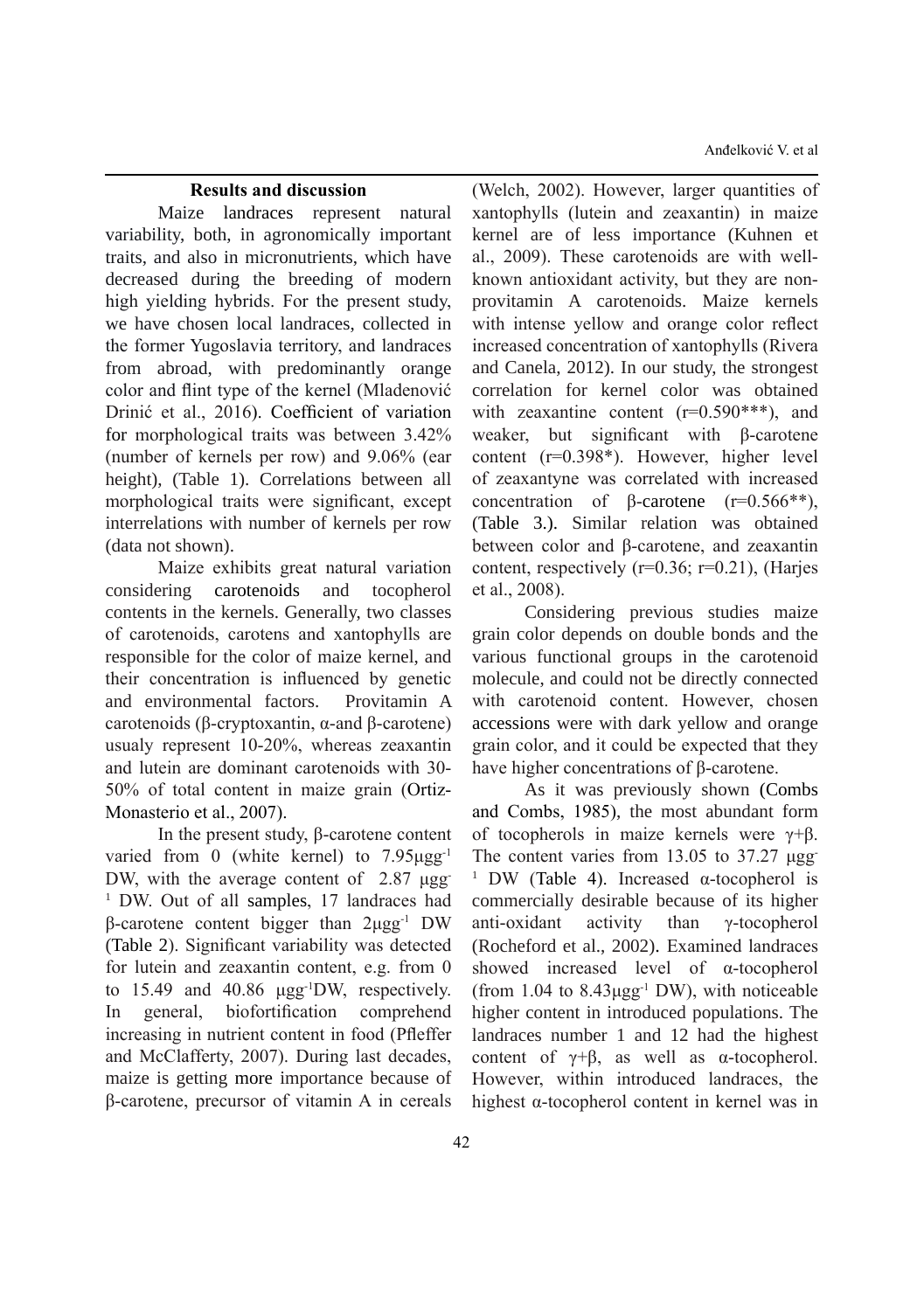| Landraces               | $\alpha$ -tocopherol | $\beta + \gamma$ -tocopherol | $\delta$ -tocopherol |
|-------------------------|----------------------|------------------------------|----------------------|
| $\mathbf{1}$            | 7.90 <sup>ab</sup>   | 31.33bc                      | 2.21cd               |
| $\overline{2}$          | 3.11k                | 28.69cde                     | 6.00a                |
| 3                       | 4.37fghi             | 22.02ghijkl                  | 1.91fg               |
| $\overline{\mathbf{4}}$ | 3.41ijk              | 22.98fghij                   | $1.49$ jk            |
| 5                       | 4.63efg              | 24.29efgh                    | 1.63 <sub>ij</sub>   |
| 6                       | 1.57mn               | 30.57bcd                     | 4.38b                |
| $\overline{7}$          | 1.04n                | 19.15ijklmn                  | $1.57$ ijk           |
| 8                       | 3.07k                | 34.40ab                      | 2.00ef               |
| 9                       | 3.57hijk             | 13.260                       | $0.97$ pqr           |
| 10                      | 4.17fghij            | 25.74 defg                   | $1.72$ hi            |
| 11                      | 6.97bc               | 30.06bcd                     | 1.47kl               |
| 12                      | 7.71ab               | 37.27a                       | 2.08de               |
| 13                      | 6.53cd               | 15.55mno                     | 1.32lm               |
| 14                      | 6.24cd               | 23.13fghi                    | 1.88fg               |
| 15                      | 4.51fgh              | 19.99hijklm                  | $1.1$ nop            |
| 16                      | 1.99mn               | 21.84ghijkl                  | 1.29m                |
| 17                      | 3.02kl               | 17.90klmno                   | 1.00 <sub>pq</sub>   |
| 18                      | 3.76ghijk            | 14.23no                      | 0.93 <sub>qr</sub>   |
| 19                      | 4.94ef               | 23.97efghi                   | 1.79gh               |
| 20                      | 4.72efg              | 17.491mno                    | $0.83$ rs            |
| 21                      | 4.70efg              | 15.87mno                     | 1.72hi               |
| 22                      | $1.51$ mn            | 24.11efghi                   | 2.36c                |
| 23                      | 3.16k                | $22.70$ ghijk                | 2.26c                |
| 24                      | 5.57de               | 28.00cdef                    | $2.07de$             |
| 25                      | 8.09a                | 15.10mno                     | 1.04opq              |
| 26                      | $3.21$ j $k$         | 19.63hijklm                  | 1.25mn               |
| 27                      | 8.40a                | 17.94jklmno                  | 1.19mno              |
| 28                      | 2.04lm               | 17.73klmno                   | $1.05$ opq           |
| 29                      | 4.77                 | 14.54no                      | 0.75s                |
| <b>LSD</b>              | 0.98                 | 5.08                         | 0.159                |

KERNEL MICRONUTRIENT CONTENT IN MAIZE LANDRACES 39-48

Table 2. Kernel content of  $\alpha$ -,  $\beta$ +y-,  $\delta$ -tocopherol (in µg g<sup>-1</sup>DW) in 29 maize landraces<br>Tabela 2. Sadržaj a-,  $\beta$ +y-,  $\delta$ -tokoferola u zrnu (uµg g<sup>-1</sup>suve mase) kod 29 populacija kukuruza

LSD (last significant difference) between means using t tests where  $p > 0.05$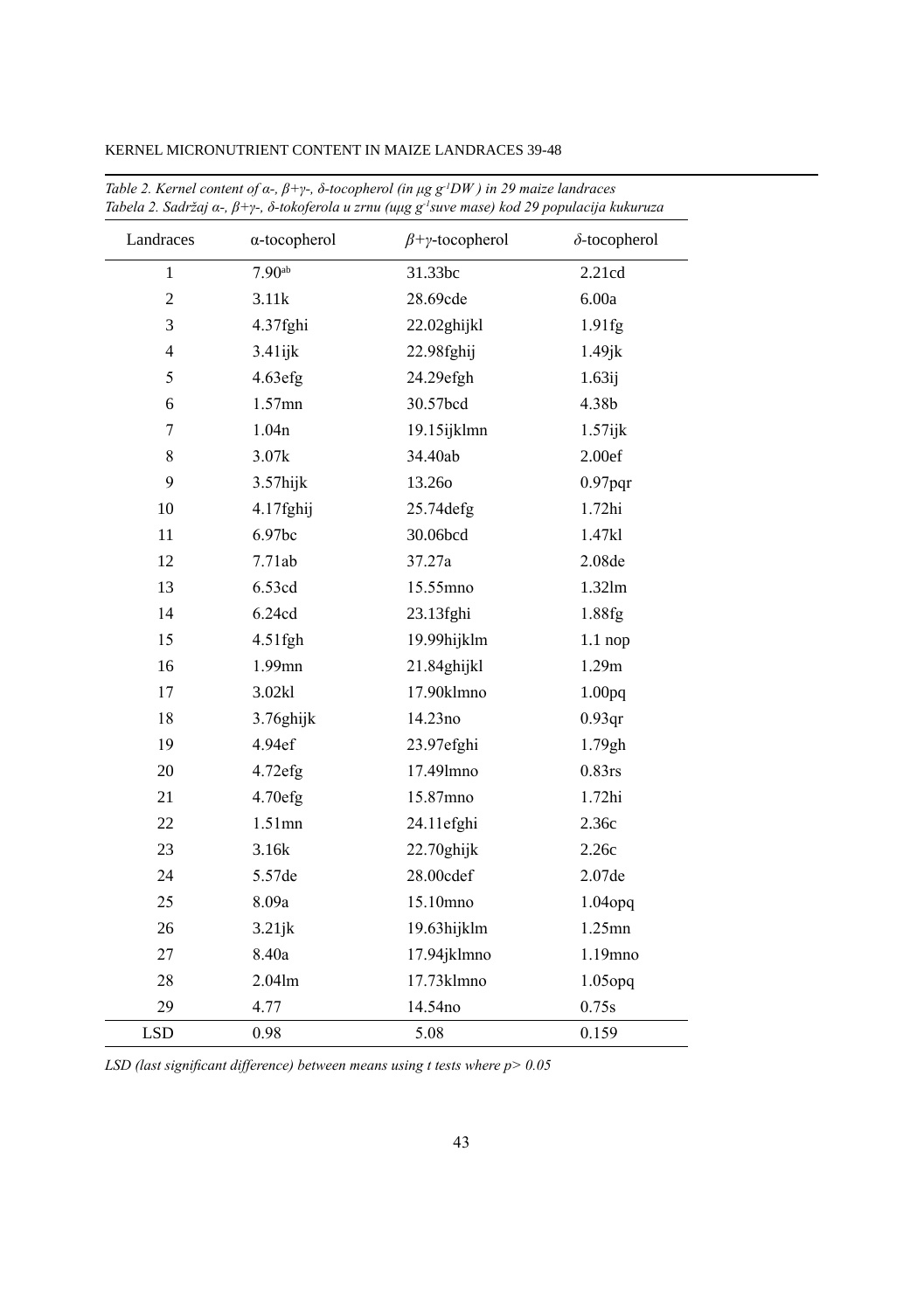| Tabela 3. Međuzavisnost svojstava kvaliteta zrna kod 29 populacija kukuruza |           |                 |                        |                 |            |            |           |
|-----------------------------------------------------------------------------|-----------|-----------------|------------------------|-----------------|------------|------------|-----------|
|                                                                             | Kcol      | $\delta$ -toco. | $\gamma + \beta$ toco. | $\alpha$ -toco. | lutein     | zeaxantin  | β-caroten |
| Ktype                                                                       | $0.563**$ | 0.072           | $-0.040$               | $-0.228$        | $-0.489**$ | 0.216      | 0.072     |
| Kcol                                                                        |           | $-0.085$        | $-0.074$               | $-0.097$        | $-0.288$   | $0.590***$ | 0.398     |
| $\delta$ -toco.                                                             |           |                 | $0.559**$              | $-0.212$        | $-0.142$   | $-0.231$   | $-0.381*$ |
| $\gamma + \beta$ toco.                                                      |           |                 |                        | 0.149           | $-0.030$   | $-0.319$   | $-0.229$  |
| $\alpha$ -toco.                                                             |           |                 |                        |                 | 0.267      | 0.075      | $0.500**$ |
| lutein                                                                      |           |                 |                        |                 |            | $-0.082$   | 0.040     |
| zeaxantin                                                                   |           |                 |                        |                 |            |            | $0.566**$ |

*Table 3. Association of grain quality traits of 29 maize landraces*

*\*, \*\* and \*\*\* means significant at p< 0,05; 0,01 and 0,001, respectively* 

populations 27 and 25, which have relatively low content of γ+β tocopherols in maize grain. The level of most important, α-tocopherol is about 20% of total tocopherols in maize (Rocheford, 2002), and its higher levels can be obtained through either utilization of existing natural variation or by genetic engineering (Hallauer and Miranda, 1995). In our study, the only significant correlation was obtain between α-and δ-tocopherol (r=0.559\*\*). In the study of maize populations, correlations between  $\alpha$ - and γ-tocopherol was low and negative  $(r=0.140**)$ , Galili et al., 2002). All the other correlations between carotenoids and tocopherols, except between β-caroten and zeaxantin,  $(r=0.566**)$ were non significant (Table 3), like in the study of maize sweet and dent lines (Kurilich and juvik, 1999). One of possible conclusion is that content of these micronutriens are under independent regulation and that increased level could be bred simultaneously.

Although the information about nutritional content of maize kernel is scarce, inbreds and populations are increasingly used for biofortification. Obtained results

from present study will contribute to growing interest for exploitation of maize landraces with increased nutritional properties due to society demands.

#### **Conclusions**

The landraces could be chosen to create a pool for breeding for increased content of β-carotene and α-tocopherol, on the basis of obtained results:

17 landraces were separated according to β-carotene content higher than 2 μgg-1 DW; out of them, landraces number 10,13,18 and 19 showed no significant difference among each other;

 $16$  landraces have α-tocopherol content higher than  $4\mu\text{g}g^{-1}$  DW; out of them landraces number 3, 5, 15, 19, 20, 21, 24 and 29 were with similar content.

For simultaneously increased content of β-carotene and α-tocopherol, pool for breeding purposes could be created from 11 landraces 3, 5, 10, 12, 13, 15, 19, 20, 24, 25 and 27.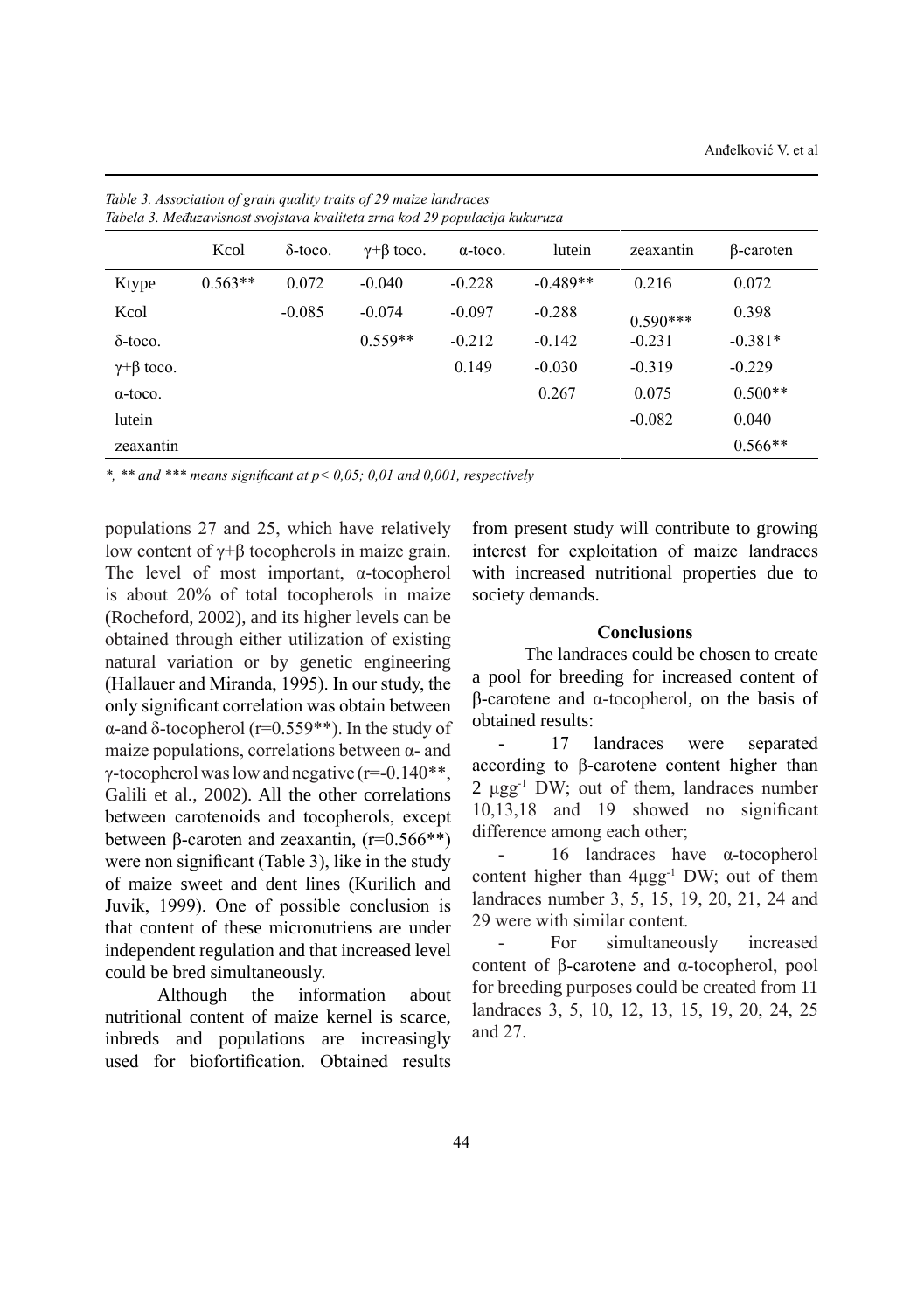| Landraces      | $\beta$ -carotene     | lutein               | zeaxantin              |
|----------------|-----------------------|----------------------|------------------------|
| $\mathbf{1}$   | $1,59^{jk}$           | $9,43^{b}$           | $7,05^{jk}$            |
| $\overline{c}$ | $1,09^{\text{lm}}$    | $1,50^{jk}$          | 8,96hij                |
| 3              | $3,38$ <sup>f</sup>   | $9,09^{\rm b}$       | $10{,}61^{\rm gh}$     |
| $\overline{4}$ | $2,34$ <sup>hi</sup>  | $7,23^{\circ}$       | 9,475hij               |
| 5              | $3,01$ <sup>fg</sup>  | $9,14^{b}$           | $30,05^{\rm b}$        |
| 6              | $0,55^n$              | $5,69$ <sup>de</sup> | $4,14$ l <sup>mn</sup> |
| 7              | $0,68^{mn}$           | $3,80$ fg            | $1,51^{no}$            |
| 8              | $1,06^{\text{lm}}$    | 2,91shi              | 1,89mno                |
| 9              | 4,39 <sup>de</sup>    | 9,99 <sup>b</sup>    | 19,86 <sup>d</sup>     |
| 10             | $4,77^{cd}$           | $7,61$ c             | 15,19 <sup>ef</sup>    |
| 11             | $1,31^{kl}$           | 7,03c                | $3,131$ <sup>mn</sup>  |
| 12             | $4,07$ <sup>e</sup>   | 7,35c                | $1,87^{\rm mno}$       |
| 13             | $4,79$ <sup>cd</sup>  | 15,49 <sup>a</sup>   | $10,38$ <sup>ghi</sup> |
| 14             | $0,74^{mn}$           | $5,25^\circ$         | $2,281^{\text{mno}}$   |
| 15             | $2,04^{ij}$           | $14,48^{\rm a}$      | $7,86^{ij}$            |
| 16             | $2,61$ <sup>gh</sup>  | 2,78shij             | $14,02$ <sup>ef</sup>  |
| 17             | 2,25 <sup>hi</sup>    | $4,36$ ef            | $4,26^{\text{lm}}$     |
| 18             | $4,78^{cd}$           | $1,45^{jk}$          | $40,86^{\rm a}$        |
| 19             | $4,83^{cd}$           | $1,60$ ijk           | 13,03fg                |
| 20             | 4,49 <sup>de</sup>    | $4,71$ ef            | $7,16^{jk}$            |
| 21             | $1,43^{kl}$           | $6,8^{cd}$           | $4,59^{kl}$            |
| 22             | $0,00^{\circ}$        | 0,0 <sup>1</sup>     | 0,0                    |
| 23             | 0,57 <sup>n</sup>     | $2,95$ gh            | $2,05$ <sup>lmno</sup> |
| 24             | $5,40^{\rm b}$        | $1,93$ hijk          | $16,47$ <sup>e</sup>   |
| 25             | $7,95^{\rm a}$        | $1,24^{k1}$          | $22,75^{\circ}$        |
| 26             | $5,09^{bc}$           | $1,74$ hijk          | $10,40$ <sup>ghi</sup> |
| 27             | $5,52^{b}$            | $2,49$ ghijk         | $4,48$ <sup>klm</sup>  |
| 28             | $1,49^{k1}$           | $2,19$ hijk          | $7,14^{jk}$            |
| 29             | $1,14$ <sup>klm</sup> | 2,19 <sup>hijk</sup> | 9,28hij                |
| <b>LSD</b>     | 0,48                  | 1,337                | 2,692                  |

KERNEL MICRONUTRIENT CONTENT IN MAIZE LANDRACES 39-48

Table 4. Kernel content of  $\beta$ -carotene, lutein and zeaxantin (in  $\mu gg^{-1}DW$ ) in 29 maize landraces Tabela 4. Sadržaj ß-karotena u zrnu (uµg g<sup>-1</sup>suve mase) kod 29 populacija kukuruza

LSD (last significant difference) between means using t tests where  $p = 0.05$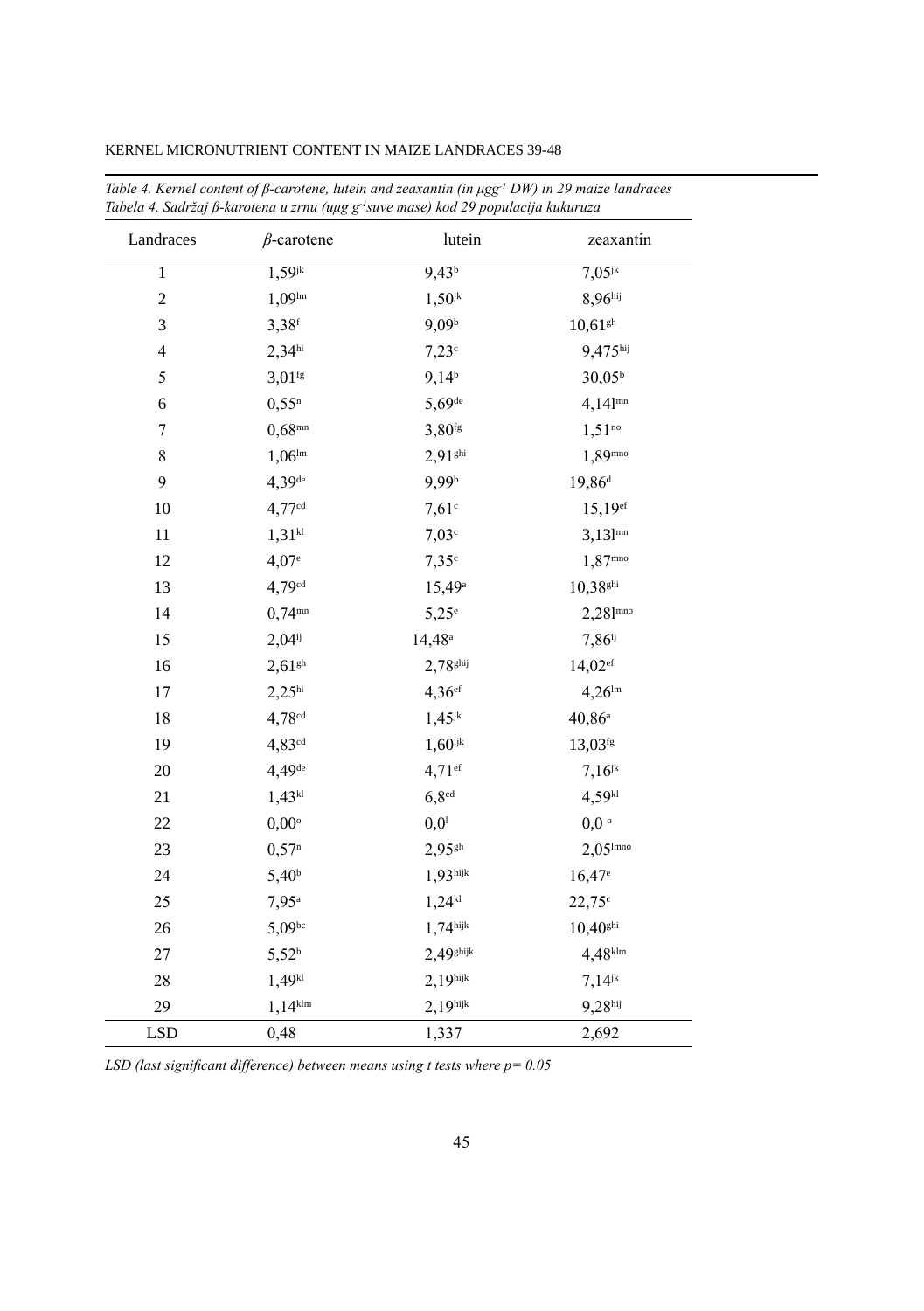#### **acknowledgement**

This work was supported by Ministry of Education, Science and Technological Development, Republic of Serbia, through the project TR31068-Improvement of maize and soybean traits by molecular and conventional breeding.

#### **references**

- Adom KK and Liu RH (2002): Antioxidant activity of grains. Journal of Agricultural and Food Chemistry, 50: 6182-6187.
- Bellon MR and J van Etten (2013): Climate change and on-farm conservation ofcrop landraces in centres of diversity. In: M. jackson, B. Ford-Lloyd, M. L. Parry(ed): *Plant genetic resources and climate change*, New York, NY: CABI Publishing.
- Combs SB, Combs GF (1985): Varietal Differences in the Vitamin E Content of Corn. j. Agric. Food Chem., 33: 815- 817.
- Drinić Mladenović S, Mesarović j, Anđelković V, Kovačević D, Babić V (2016): Maize populations as a source of micronutrient improvement. Book of Proceedings: 895-900.VII International Scientific Agriculture Symposium "Agrosym 2016", jahorina, October 06.-09., 2016., Bosnia and Herzegovina.
- Galili G, Galili S, Lewinsohn E, Tadmore Y (2002): Genetic, molecular and genomic approaches to improve value of plant foods and feeds. Crit. Rev. Plant Sci., 21: 167-204.
- Gliszczyńska-Świgło A, Sikorska E, Khmelinskii I, Sikorski M (2007): Tocopherol content in edible plant oils. Polish journal of food and nutritional sciences, 57 4 (A): 157-161.
- Hallauer AR and Miranda FJB (1995): Quantitative genetics in Maize

Breeding. 2nded. Iowa State University Press, Ames, IA, USA.

- Harjes EC, Rocheford TR, Bai L, Brutnell TP, Kandianis CB, Sowinski SG, Stapleton AE, Vallabhaneni R, Williams M, Wurttzell ET, Yan j, Buckler ES (2008): Natural genetic variation in lycopene epsilon cyclase tapped for maize biofortification. Science, 319: 330-333.
- Kurilich AC and Juvik JA (1999): Quantification of Carotenoid and Tocopherol Antioxidants in *Zea mays*. j. Agric. Food Chem*.,* 47: 1948-1955
- Kuhnen S, Lemos PMM, Campestrini LH, Ogliari jB, Dias PF, Maraschin M (2011): Antiangiogenic properties of carotenoids: a potential role of maize as functional food. journal of Functional Foods, 1: 284-290.
- Ortiz-Monasterio I, Palacios-Rojas N, Meng E, Pixley K, Trethowan R, Pena RJ (2007): Enhancing the mineral and vitamin content of wheat and maize through plant breeding. Journal of Cereal Science, 46: 293–307.
- Pixley K, Rojas NP, Babu R, Mutale R, Surles R, Simpungwe E (2013): Biofortification of maize with provitamin A carotenoids. In: S.A.Tanumihardjo (ed): Carotenoids and Human Helth,Nutrition and Helth. Springer Science+Business Media, New York, 271-292.
- Pfleffer WH and Mc Clafferty B (2007): Harvest Plus: breeding crops for better nutrition. Crop Science, 47: 88-105.
- Rivera S and Canela R (2012): Influence of sample processing on the analysis of carotenoids in maize. Molecules, 17: 11255-11268.
- Rocheford TR, Wong jC, Egesel CO, Lambert RJ (2002): Enhancement of Vitamin E Levels in Corn. J Amer Coll Nutr,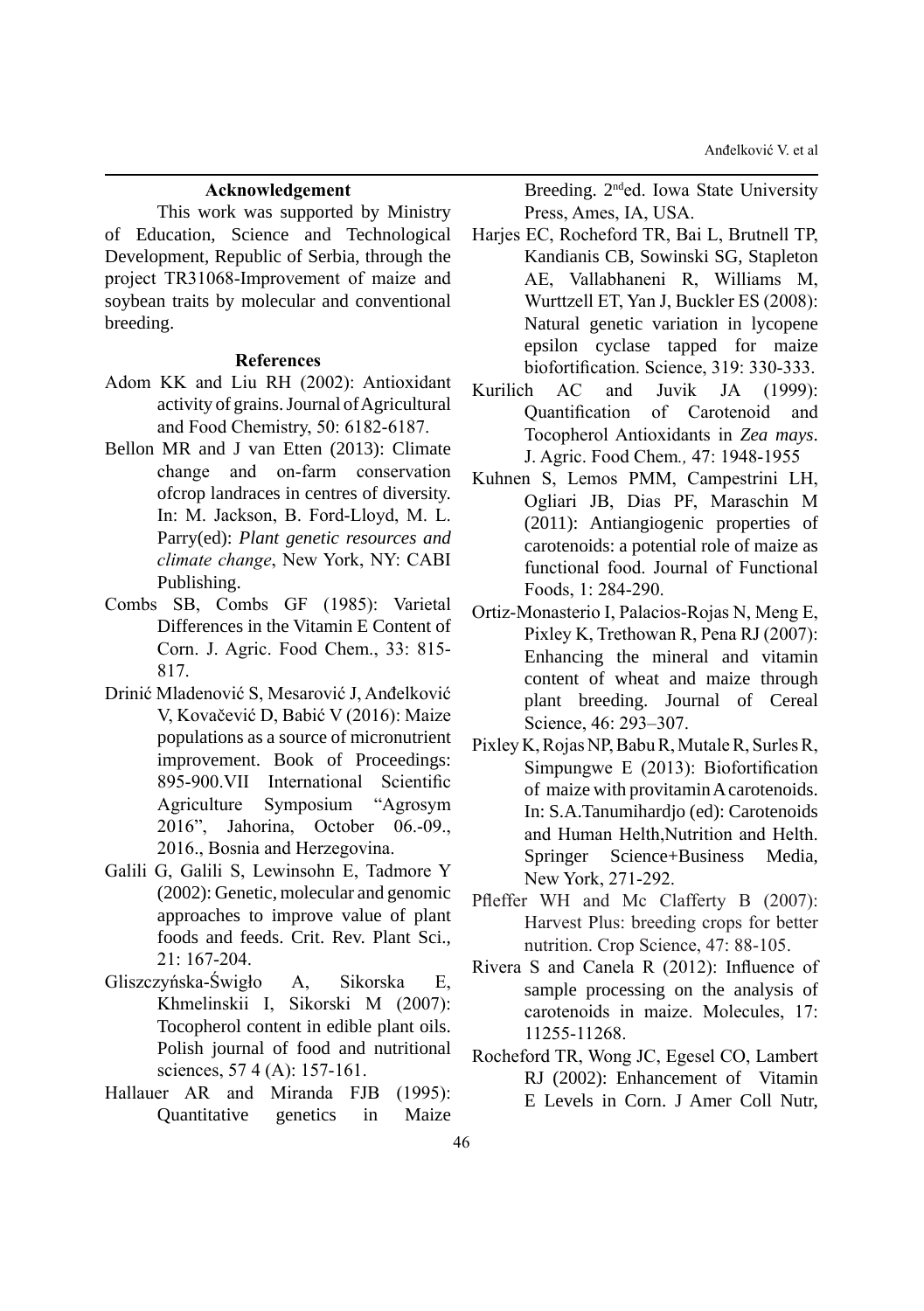21:191–198.

- Sattler SE, Gilliland LU, Magallanes-Lundback M, Pollard M, Della Penna D (2004): Vitamin E is essential for seed longevity and for preventing lipid peroxidation during germination. Plant Cell, 16:1419–1432.
- Traber MG, Atkinson j (2007): Vitamin E, antioxidant and nothing more. Free Rad Biol & Med, 43(1): 4–15.
- Welch RM (2002): Breeding strategies for biofortified staple foods to reduce micronutrient malnutrition globally. The Journal of Nutritional Biochemistry, 132: 495-499.
- Wurtzel ET (2004): Genomics, genetics, and biochemistry of maize carotenoid biosynthesis. Recent Advances in Phytochemistry, 38: 85-110.